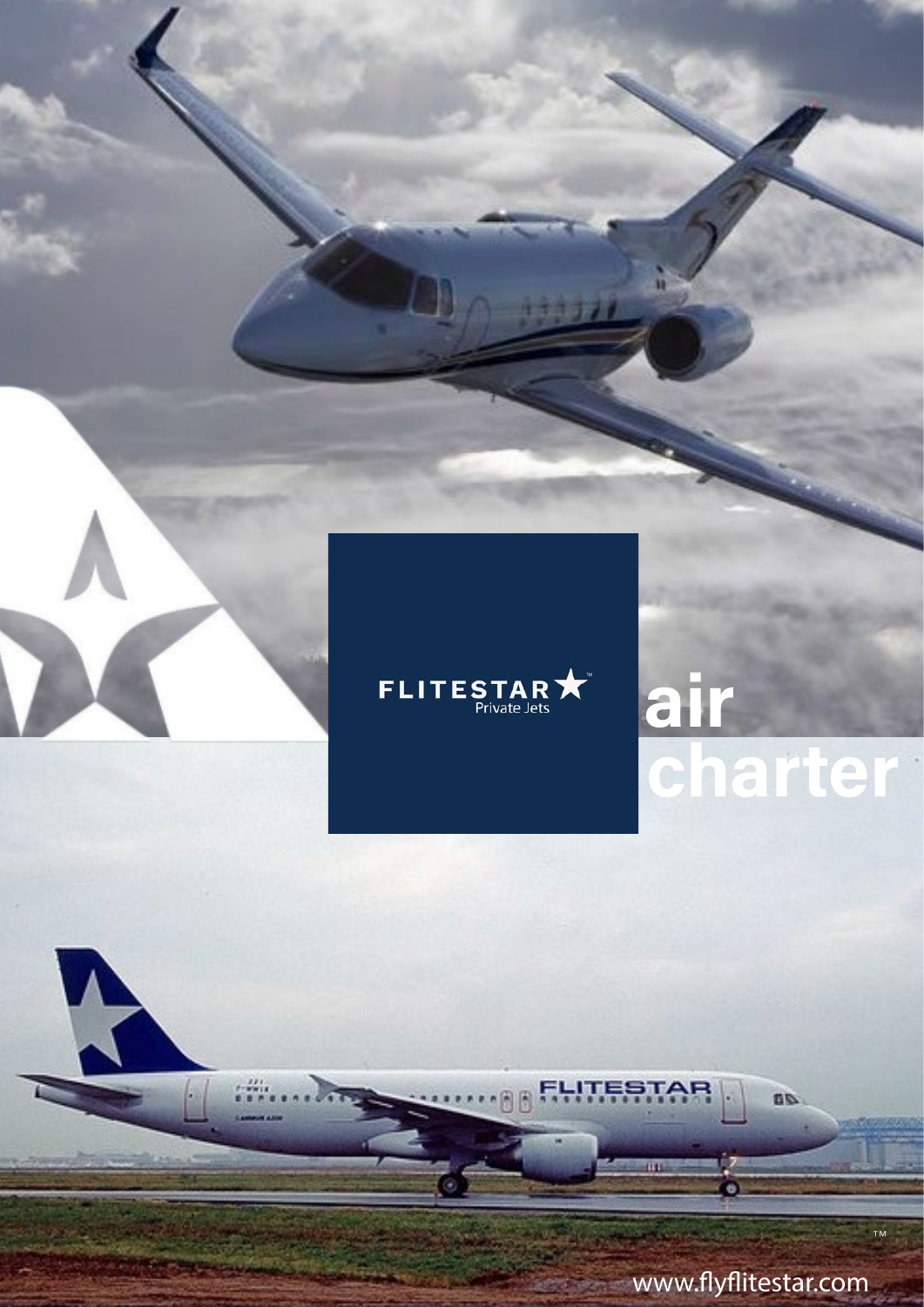

### to the world of private aviation Welcome

At **Flitestar**, we pride ourselves on our flexibility and diversity of service, worldwide. As a diverse aviation company, we are ideally positioned to assist you with all of your private aviation requirements.

From small private jets to large commercial aircraft and cargo, it's our job to provide you with the best possible aircraft at the best possible price.

#### tour operators <sub>pet travel</sub> corporate jets sports teams ships crew film & media weddings sports fans jet sharing airbreaks aircraft marketing cargo medical flights safari flights journeys by private jet humanitarian

 **We've flown movie stars, football teams, wives and girlfriends, wedding parties, conference groups, music bands and more!**

# talk to us about air charter

Need an aircraft? Through our alliance partners we have access to over 7 000 aircraft worldwide & direct fleet bases in the UK, Southern Africa and Russia.

#### Private Jets

Light, medium and Long Range private jets to accommodate all your private aviation needs.

#### Regional Jets

Regional Jets for short to medium haul services for passengers numbers up to 50.

#### Commercial Jets

Narrow body and Wide body commercial aircraft for largegroup movements.

![](_page_1_Picture_14.jpeg)

![](_page_1_Picture_15.jpeg)

#### **Travel Safe, Fly Private**

In a new world, flying private offers a range of benefits when it comes to focusing on passenger's heatlh and safety. More often than not, our flights operate from private terminals with fewer passengers limiting interaction with others on the ground and on-board. We have a detailed Covid-19 SafeSkies programme to ensure passenger and crew safety when on board our aircraft.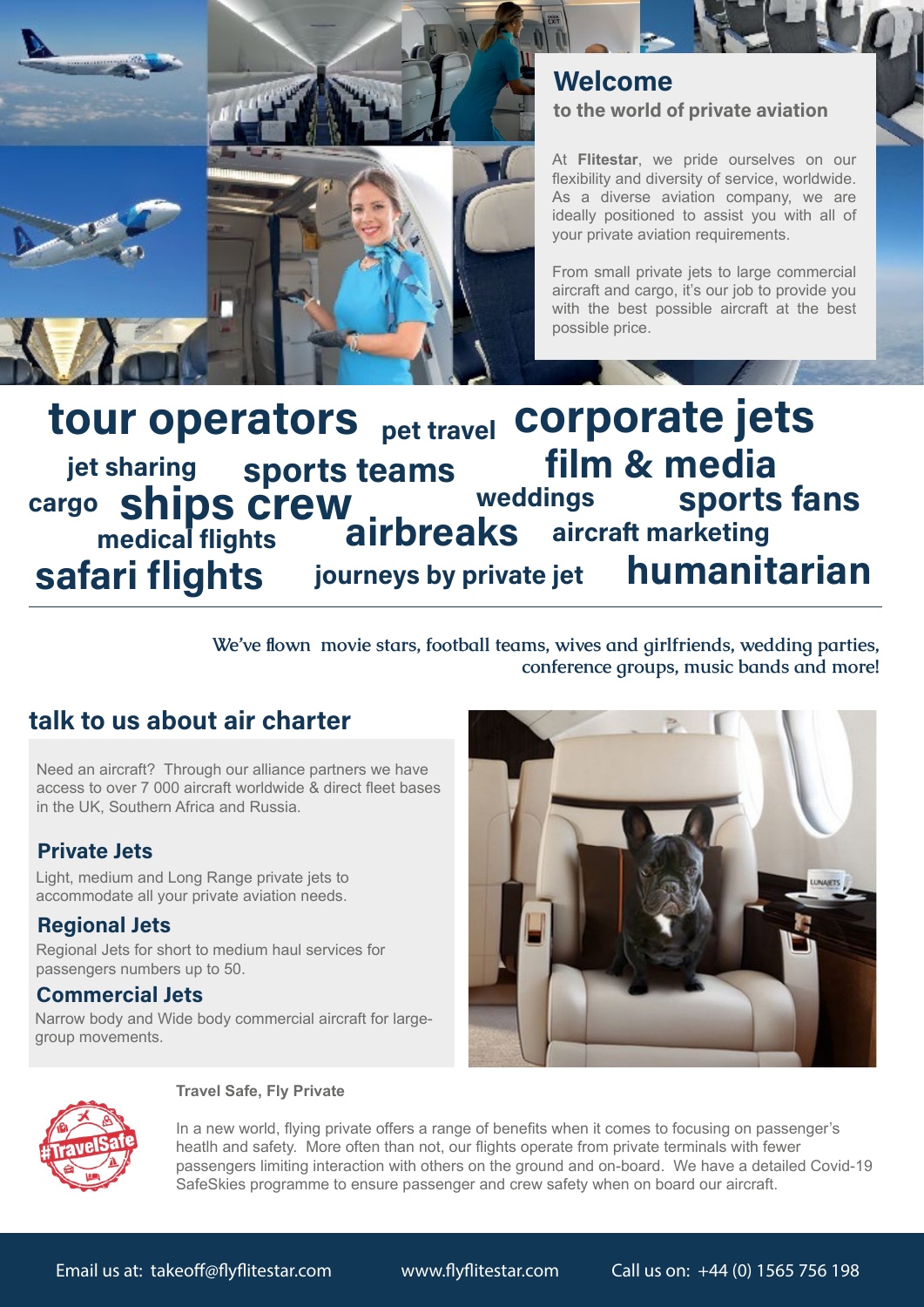![](_page_2_Picture_0.jpeg)

![](_page_2_Picture_1.jpeg)

# talk to us about jet sharing

In 2021, we will be launching our exciting new jet-sharing programme - **FLIT** - operating on select premium routes allowing you to purchase a single seat on certain services.

#### Purchase just one seat!

No longer do you have to charter an entire aircraft - you can now purchase one or more seats on set flights at a fixed price.

#### Enjoy world-class service!

We offer a traditional private jet experience for a small number of like-minded travellers.

#### Popular Routes

**FLIT** will be available on select popular, premium routes as well as certain seasonal favourites.

# talk to us about holidays

We are pleased to have partnered with some of the world's leading hotels, resorts and game lodges to offer guests the ultimate in fly-in holidays.

#### 100% Financial Protection!

Through our alliance with Travelpack and our sister Company, Journeys by Jet, we offer 100% Financial Protection on our AirBreaks Holidays (TTA Member Q7480)

#### Fly Private in Style!

Flying to smaller regional airfields gets you to your destination faster.

#### Fly Direct!

Fly direct to exotic locations such as Botswana, The Maldives, Madagascar and the Caribbean.

# to your customers Our task is to locate the **BEST** aircraft at

Our commitment

the **BEST** price. Bear in mind that is will not necessarily be the **CHEAPEST** aircraft at the **CHEAPEST** price.

Aircraft are like cars. You have new ones and old ones and one's which are better maintained than others. We carefully monitor our operators, their safety records, maintenance and service standards.

# **You've been Upgraded.**

![](_page_2_Picture_22.jpeg)

# **AIRBREAKS**

![](_page_2_Picture_24.jpeg)

![](_page_2_Picture_25.jpeg)

#### **Caring for our Environment**

We are very conscious of the effect that private flying has on the environment. We are pleased to announce that for all flights operating in 2021, 100% Carbon Offset will be achieved through our direct contribution to the World Land Trust. For more information, see our website.

Email us at: takeoff@flyflitestar.com www.flyflitestar.com Call us on: +44 (0) 1565 756 198